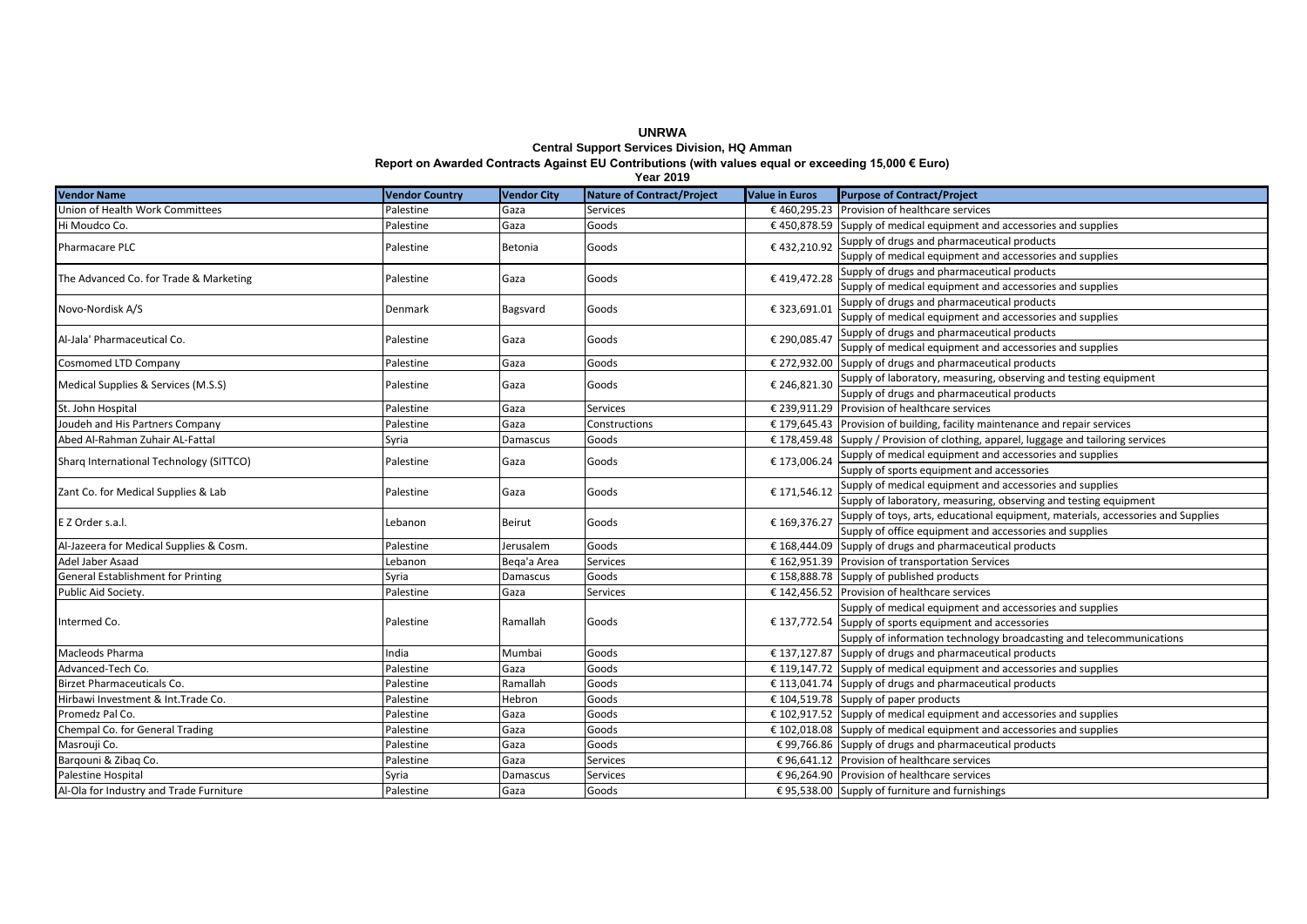# **UNRWA Central Support Services Division, HQ Amman**

**Report on Awarded Contracts Against EU Contributions (with values equal or exceeding 15,000 € Euro)**

**Year 2019**

| Qaraman Company                                              | Palestine  | Jerusalem          | Goods         |             | € 93,291.67 Supply of office equipment and accessories and supplies                      |
|--------------------------------------------------------------|------------|--------------------|---------------|-------------|------------------------------------------------------------------------------------------|
| Remedica Ltd.                                                | Cyprus     | Limassol           | Goods         |             | $\epsilon$ 88,757.37 Supply of drugs and pharmaceutical products                         |
| Lemix                                                        | Palestine  | Ramallah           | Goods         |             | € 88,335.15 Supply of laboratory, measuring, observing and testing equipment             |
| Gaza Central Drug Store                                      | Palestine  | Gaza               | Goods         |             | € 87,942.70 Supply of drugs and pharmaceutical products                                  |
|                                                              |            |                    |               |             | Supply of medical equipment and accessories and supplies                                 |
| Network Medical Systems Company                              | Palestine  | Gaza               | Goods         |             | $\epsilon$ 85,951.95 Supply of drugs and pharmaceutical products                         |
|                                                              |            |                    |               |             | Supply of laboratory, measuring, observing and testing equipment                         |
| Palestine Red Cres. Soc- AlQuds Hospital                     | Palestine  | Gaza               | Services      |             | € 79,518.38 Provision of healthcare services                                             |
| Medipharm Company Ltd.                                       | Palestine  | <b>Beit Sahour</b> | Goods         | €73,788.00  | Supply of medical equipment and accessories and supplies                                 |
|                                                              |            |                    |               |             | Supply of drugs and pharmaceutical products                                              |
| Zant Medical House Company                                   | Palestine  | Gaza               | Goods         |             | $\epsilon$ 73,690.34 Supply of medical equipment and accessories and supplies            |
| Amjad Abu Sa'ada.                                            | Palestine  | Gaza               | Services      |             | € 72,132.07 Provision of healthcare services                                             |
| <b>MVS</b> in Motion                                         | Belgium    | <b>Tisselt</b>     | Goods         |             | $\epsilon$ 72,065.34 Supply of medical equipment and accessories and supplies            |
| Palestine Red Crescent Society - Al Amal Hospital            | Palestine  | Gaza               | Services      |             | € 71,823.79 Provision of healthcare services                                             |
| Psychotropics India Limited                                  | ndia       | Faridabad          | Goods         |             | $\epsilon$ 71,033.31 Supply of drugs and pharmaceutical products                         |
| Medopharm                                                    | ndia       | Chennai            | Goods         |             | € 67,660.09 Supply of drugs and pharmaceutical products                                  |
| Artificial Limbs Polio & Physiotherapy                       | Palestine  | Gaza               | Services      |             | € 66,045.32 Provision of healthcare services                                             |
|                                                              |            |                    |               |             | Supply of published products                                                             |
| BAALBAKI for Trade & Industry LTD                            | Syria      | Damascus           | Goods         |             | $\epsilon$ 64,040.21 Supply of furniture and furnishings                                 |
|                                                              |            |                    |               |             | Supply of office equipment and accessories and supplies                                  |
| <b>ULM Company LTD</b>                                       | Palestine  | Gaza               | Goods         |             | $\epsilon$ 58,766.40 Supply of medical equipment and accessories and supplies            |
| Seraj El Agsa Co. for Trading & Contracting                  | Palestine  | Gaza               | Constructions |             | $\epsilon$ 58,375.81 Provision of building, facility maintenance and repair services     |
| <b>Fairco International</b>                                  | Lebanon    | Beirut             | Goods         |             | Supply of toys, arts, educational equipment, materials, accessories and Supplies         |
|                                                              |            |                    |               |             | $$57,767.08$ Supply of office equipment and accessories and supplies                     |
|                                                              |            |                    |               |             | Supply of paper products                                                                 |
| Abdulraouf And Jamal Hamza Co.                               | Syria      | Damascus           | Services      |             | € 56,564.27 Provision of healthcare services                                             |
| The Evaluator for Research and Economical Consultancy Est.   | Syria      | Damascus           | Services      |             | $\epsilon$ 53,220.00 Provision of public administration and finance services             |
| Al Jood Optical Services                                     | Palestine  | Gaza               | Services      |             | € 52,322.03 Provision of healthcare services                                             |
| Alma Co. for Medical Supplies, Devices & Laboratory Products | Palestine  | Gaza               | Goods         | € 50,833.06 | Supply of medical equipment and accessories and supplies                                 |
|                                                              |            |                    |               |             | Supply of drugs and pharmaceutical products                                              |
| Sultan Co. for Electronic Equipment                          | Palestine  | Gaza               | Goods         |             | $\epsilon$ 47,871.80 Supply of office equipment and accessories and supplies             |
| Kidz S.A.L                                                   | Lebanon    | Beirut             | Services      |             | $\epsilon$ 42,397.38 Provision of travel, food, lodging and entertainment services       |
| Computer Media Center Ltd. (CMC)                             | Israel     | Jerusalem          | Goods         | € 38,214.52 | Supply of information technology broadcasting and telecommunications                     |
|                                                              |            |                    |               |             | Supply of printing, photographic, audio, visual equipment and supplies                   |
| Mohammad Abdullah Horeya                                     | Syria      | Damascus           | Goods         | € 32.994.35 | Supply of toys, arts, educational equipment, materials, accessories and Supplies         |
|                                                              |            |                    |               |             | Supply of office equipment and accessories and supplies                                  |
| Arab Medical Instruments & Equipment (AMIE)                  | Palestine  | Ramallah           | Goods         |             | $\overline{\epsilon}$ 32,208.57 Supply of medical equipment and accessories and supplies |
| RAM Pharmaceutical Industries Co. LTD                        | Jordan     | Amman              | Goods         |             | € 31,767.83 Supply of drugs and pharmaceutical products                                  |
| <b>Eskayef Bangladesh Limited</b>                            | Bangladesh | Dhaka              | Goods         |             | € 31,477.27 Supply of drugs and pharmaceutical products                                  |
| Ali Afif Husain                                              | Lebanon    | Saida              | Services      |             | $\epsilon$ 30,612.68 Provision of travel, food, lodging and entertainment services       |
| Middle East Pharma. & Cosmetics Lab. Co. Ltd.                | Palestine  | <b>Beit Hanoun</b> | Goods         |             | $\epsilon$ 30,466.36 Supply of drugs and pharmaceutical products                         |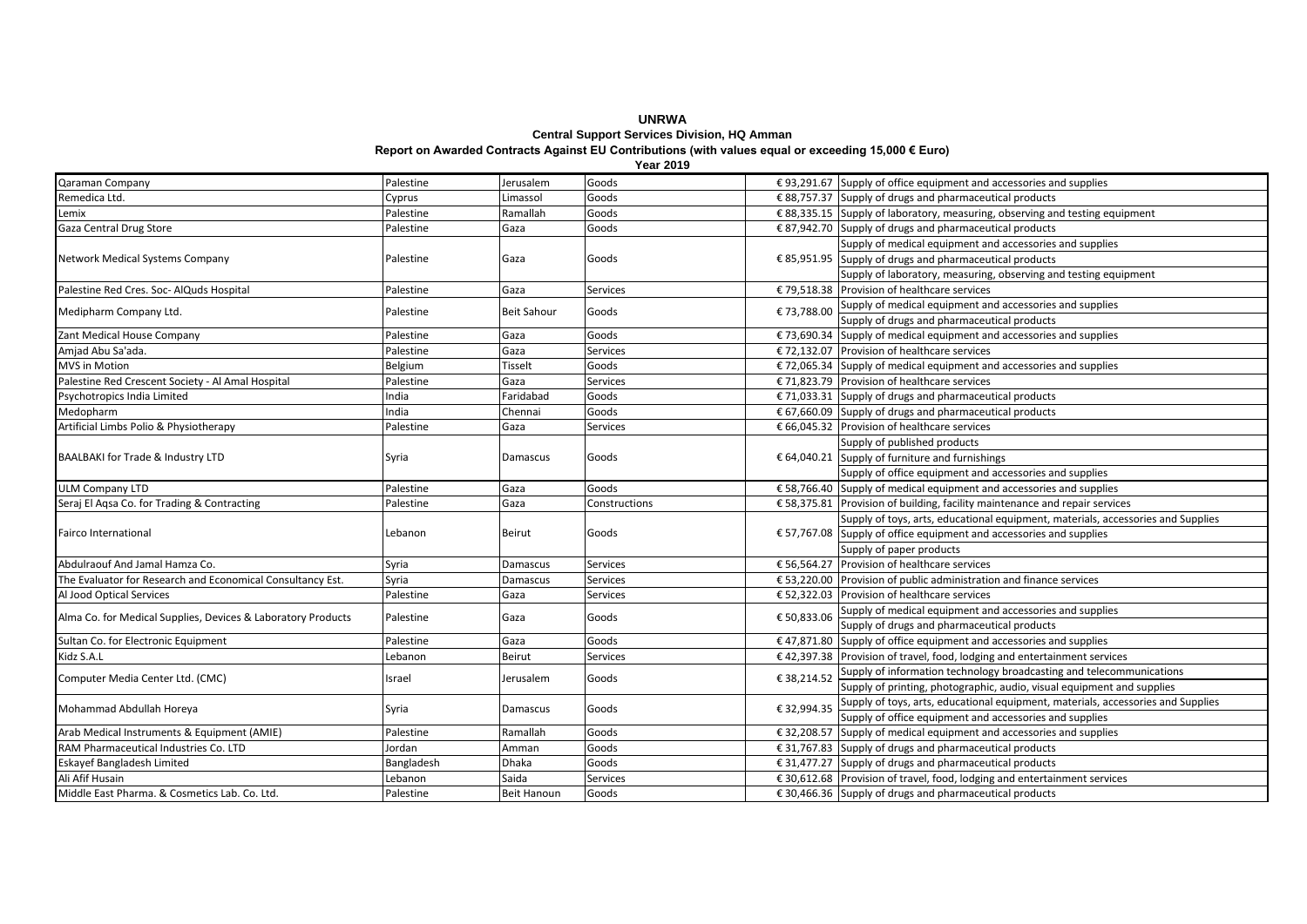### **UNRWA Central Support Services Division, HQ Amman**

#### **Report on Awarded Contracts Against EU Contributions (with values equal or exceeding 15,000 € Euro)**

**Year 2019**

| PSM For Protection, Safety, Security and Medical    | Palestine                   | Ramallah       | Goods           |             | $\epsilon$ 30,291.70 Supply of medical equipment and accessories and supplies                 |
|-----------------------------------------------------|-----------------------------|----------------|-----------------|-------------|-----------------------------------------------------------------------------------------------|
| <b>Bisan Hospital</b>                               | Syria                       | Damascus       | <b>Services</b> |             | € 28,081.05 Provision of healthcare services                                                  |
| Fakher Adam Abu Riah Al-Mukhalalati                 | Syria                       | Damascus       | <b>Services</b> |             | € 14,421.35 Provision of healthcare services                                                  |
|                                                     |                             |                | Goods           |             | $\epsilon$ 12,804.23 Supply of medical equipment and accessories and supplies                 |
|                                                     | Lebanon                     | Saida          | Services        | € 15,171.93 | Provision of travel, food, lodging and entertainment services                                 |
|                                                     |                             |                |                 |             | Supply / Provision of clothing, apparel, luggage and tailoring services                       |
| Abboud Sport                                        |                             |                | Goods           | € 11,551.31 | Supply / Provision of clothing, apparel, luggage and tailoring services                       |
|                                                     |                             |                |                 |             | Supply of sports equipment and accessories                                                    |
| <b>International Eye Center</b>                     | Palestine                   | Gaza           | Services        |             | € 26,355.23 Provision of healthcare services                                                  |
| Lebanese Institution for Commerce and Distribution  | Lebanon                     | Beirut         | Goods           |             | € 25,984.40 Supply of food products                                                           |
| Al Khalemeh Hospital / Aleppo                       | Syria                       | Aleppo         | <b>Services</b> |             | € 25,971.43 Provision of healthcare services                                                  |
| Global Technology and Management Consultancy (GTMC) | Lebanon                     | Beirut         | <b>Services</b> |             | $\epsilon$ 23,535.50 Provision of education and training services                             |
| Force Eng                                           | Palestine                   | Gaza           | Goods           |             | € 23,034.96 Supply of distribution, conditioning systems, equipment and components            |
| Adel & Moneer Riyad Shaheen Company for Cosmetics   | Palestine                   | Gaza           | Goods           |             | € 22,549.38 Supply of drugs and pharmaceutical products                                       |
| Doctor Mohammed Khaled Social Foundations           | Lebanon                     | Ouzai          | <b>Services</b> |             | $\epsilon$ 22,276.80 Provision of education and training services                             |
| <b>TransOrient General Trading</b>                  | Palestine                   | Gaza           | Goods           |             | € 22,174.52 Supply of laboratory, measuring, observing and testing equipment                  |
| Mediterranean Oil Shipping & Tran. Co.              | Lebanon                     | Beirut         | Goods           |             | € 21,262.18 Supply of fuels                                                                   |
|                                                     | Lebanon                     | Saida          | Goods           |             | Supply / Provision of clothing, apparel, luggage and tailoring services                       |
| Ahmad Kamel Fayad                                   |                             |                |                 |             | € 21,254.37 Supply of sports equipment and accessories                                        |
|                                                     |                             |                |                 |             | Supply of published products                                                                  |
| Mashareq Est. for Equipment & Production            | Palestine                   | Gaza           | <b>Services</b> |             | € 21,043.62 Provision of editorial, design, graphic and fine art services                     |
| Hamdan Trading Co.                                  | Lebanon                     | Beirut         | Goods           |             | € 20,790.54 Supply of domestic appliances, supplies and consumer electronic products          |
| <b>Gulf Pharmaceutical Industries</b>               | <b>United Arab Emirates</b> | Ras Al Khaimah | Goods           |             | $\epsilon$ 20,717.40 Supply of drugs and pharmaceutical products                              |
| Zimmo Electronic Company                            | Palestine                   | Gaza           | Goods           |             | $\epsilon$ 20,255.16 Supply of domestic appliances, supplies and consumer electronic products |
| El Barbarawi Optical Center                         | Palestine                   | Gaza           | Services        |             | € 19,452.92 Provision of healthcare services                                                  |
| Sports World                                        | Palestine                   | Gaza           | Goods           | €18,989.00  | Supply of sports equipment and accessories                                                    |
|                                                     |                             |                |                 |             | Supply / Provision of clothing, apparel, luggage and tailoring services                       |
| Sidon Orphan Welfare Society                        | Lebanon                     | Saida          | <b>Services</b> |             | € 18,936.72 Provision of education and training services                                      |
| Community Based Rehabilitation Association "CBRA"   | Lebanon                     | Beirut         | Services        |             | $£$ 18,846.00 Provision of education and training services                                    |
|                                                     |                             | Damascus       | Goods           | € 16,953.11 | Supply of office equipment and accessories and supplies                                       |
| Sabbagh and Dukur Company                           | Syria                       |                |                 |             | Supply of paper products                                                                      |
|                                                     |                             |                | <b>Services</b> |             | € 1,599.73 Provision of editorial, design, graphic and fine art services                      |
| Mohammad Adnan Fawzi Shueb                          | Syria                       | Damascus       | Goods           | €18,486.36  | Supply of domestic appliances, supplies and consumer electronic products                      |
|                                                     |                             |                |                 |             | Supply / Provision of clothing, apparel, luggage and tailoring services                       |
| Ibrahim Mahmoud Jouda                               | Palestine                   | Gaza           | Services        |             | € 17,735.00 Provision of healthcare services                                                  |
| Beit Aldawa Drug Store                              | Palestine                   | Ramallah       | Goods           |             | $\epsilon$ 17,600.00 Supply of drugs and pharmaceutical products                              |
| Sahara Tourist Complex / Attn. Mohammad Ali Heidar  | Syria                       | Damascus       | <b>Services</b> |             | $£ 16,602.59$ Provision of education and training services                                    |
| Arab Resource Center For Popular Arts               | Lebanon                     | Beirut         | Services        |             | € 16,146.00 Provision of travel, food, lodging and entertainment services                     |
| Ghanem Sons for General Trade and Contracting Co.   | Palestine                   | Gazaq          | Goods           |             | $\epsilon$ 15,937.92 Supply of medical equipment and accessories and supplies                 |
| Al-Raid for Medical Equipment Co.                   | Palestine                   | Gaza           | Goods           |             | € 15,902.85 Supply of laboratory, measuring, observing and testing equipment                  |
| <b>Hikmeh Hospital</b>                              | Syria                       | Hamah          | <b>Services</b> |             | € 15,582.86 Provision of healthcare services                                                  |